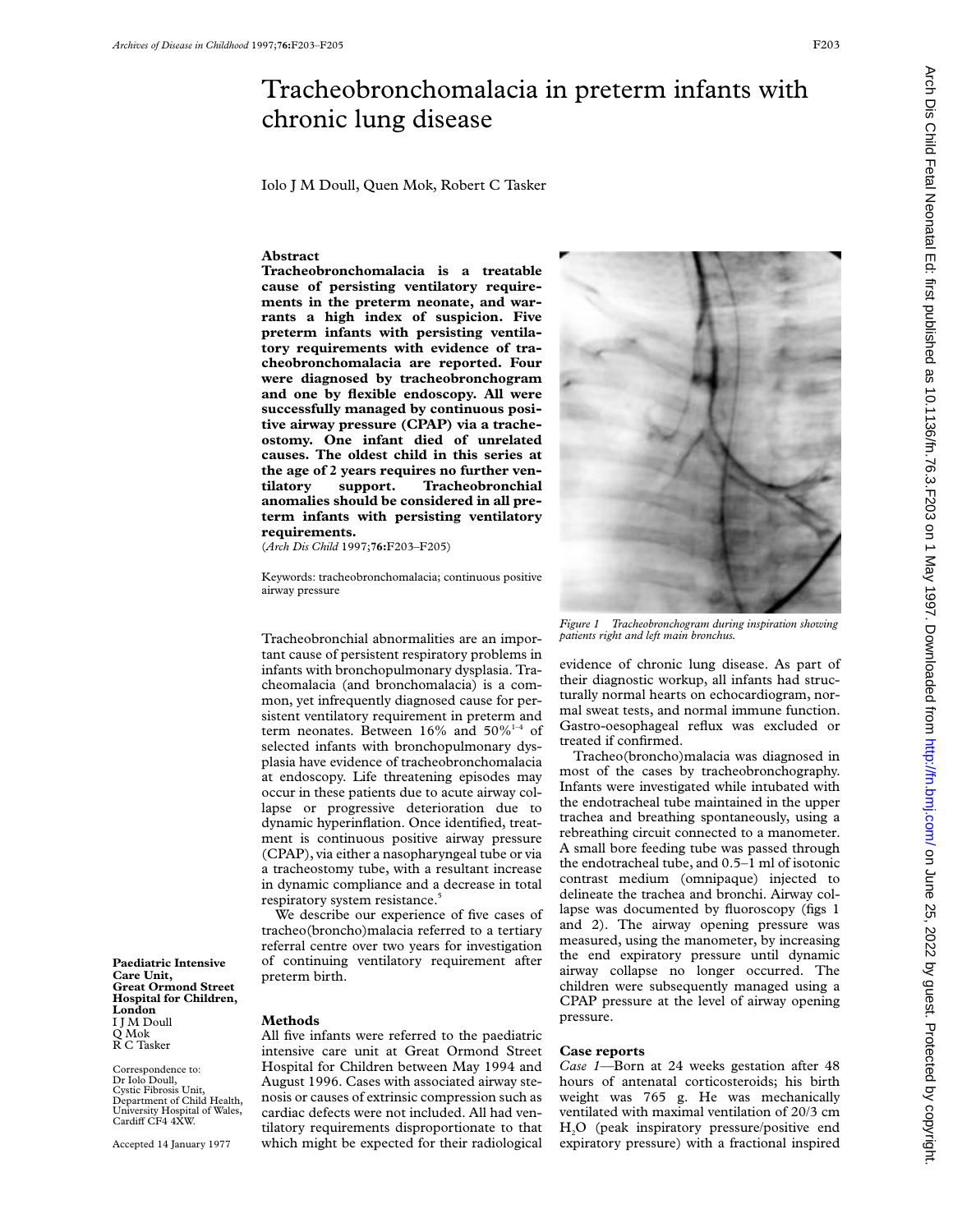

*Figure 2 Tracheobronchogram during expiration showing complete collapse of the right main bronchus and clinically significant narrowing of the left main bronchus.*

oxygen concentration  $(FIO_2)$  of 0.4. This was rapidly reduced to ventilation of 12/2 cm H 2 O in air until 20 days of age, and he did not receive exogenous surfactant. Subsequently he exhibited repeated failure to extubate, often in association with stridor, despite two courses of systemic corticosteroids. Flexible endoscopy at the referring hospital when aged 100 days showed laryngo-tracheobronchomalacia. Attempts at management by negative pressure ventilation were unsuccessful. At our institution rigid endoscopy showed 90% occlusion of the lower third of the trachea and 70% occlusion of the left main bronchus. After an unsuccessful aortopexy because of technical difficulties he was managed with a CPAP of 5 cm H 2O, FIO <sup>2</sup> 0.21 via tracheostomy. A repeat endoscopy at 18 months of age showed no evidence of tracheobronchomalacia. At the time of writing he is aged 2 years and awaiting decannulation of his tracheostomy.

*Case 2—*Born at 25 weeks gestation after antenatal corticosteroids; his birthweight was 772 g. His was initially mechanically ventilated at maximum pressures of 20/3 cm  $H_2O$ ,  $FIO_2$ 0.5. The chest *x*-ray picture was compatible with hyaline membrane disease and he received two doses of exogenous surfactant (Curosurf). He was ventilated for six weeks, then extubated to nasal prong CPAP under systemic corticosteroid cover. The subsequent clinical course was complicated by recurrent stridor, upper airway obstruction, and periods of profound oxygen desaturation. The initial rigid endoscopy was normal, but repeat investigation revealed subglottic stenosis requiring a cricoid split. However, as his symptoms persisted despite a normal rigid endoscopy a tracheobronchogram was performed on day 160 of life and revealed complete collapse of the right main bronchus and to a lesser extent the left main bronchus (figs 1 and 2). These were

observed to have an opening pressure of 15 to 20 cm H 2O. Aged 12 months his CPAP pressures were gradually weaned to 6 cm H 2 O via tracheostomy and he was transferred to his local hospital for ongoing management.

*Case 3—*One of twins born at 28 weeks gestation, with a birthweight of 915 g, after premature rupture of membranes at 19 weeks. He was initially mechanically ventilated for 13 days maximal ventilation  $34/5$ ,  $FIO<sub>2</sub> 1.0$ . At 170 days of age he was receiving endotracheal CPAP plus negative extrathoracic pressure support, using an external jacket ventilator with FIO<sub>2</sub> 1.0. A tracheobronchogram on day 180 showed moderate tracheomalacia with an opening pressure of  $8-10$  cm  $H<sub>2</sub>O$ . He was subsequently supported with CPAP alone via nasopharyngeal tube (10 cm  $H_2O$ ),  $FIO_2$  0.3, which was then changed to a tracheostomy to facilitate ease of nursing and permit stimulation for neurological development. At the age of 8 months he died of an unrelated systemic viral infection.

*Case 4—*Born at 30 weeks gestation by elective caesarean section after antenatal corticosteroids for intrauterine growth retardation; his birthweight was 660 g. During the first week of life he was spontaneously ventilating in air. During the second week of life he required mechanical ventilation because of a clinical deterioration associated with a systemic infection, complicated by pulmonary haemorrhage. Subsequently he had repeated episodes of mechanical ventilation interspersed by periods of merely requiring oxygen through nasal cannulae. A tracheobronchogram on day 170 of life showed malacia of the left main bronchus, with an opening pressure of 12 cm  $H_2O$ . He was subsequently managed using CPAP at the level of his opening pressure. Aged 1 year he was receiving CPAP (10 cm  $H_2O$ ) with  $FIO_2$ 0.3, via tracheostomy.

*Case 5—*An infant of a diabetic mother, born at 34 weeks gestation, with a birthweight 1162 g and moderately severe respiratory distress, required two doses of exogenous surfactant (Curosurf) and ventilation for 21 days. Subsequently he alternated between requiring only headbox oxygen and nasopharyngeal prong CPAP because of periods of substantial oxygen desaturation. Due to repeated severe oxygen desaturation and "steroid resistance" mechanical ventilation was restarted from 1 year of age. He required sedation and muscle relaxants because of frequent episodes of cyanosis and difficulties in achieving chest movement despite mechanical ventilation. A tracheobronchogram when aged 16 months showed severe malacia of the left main bronchus with an opening pressure of 15–22 cm H 2O. Aged 17 months he still required CPAP 15 cm H 2O, FIO <sup>2</sup> 0.3, via tracheostomy.

## **Discussion**

The five preterm infants all had ventilatory requirements disproportionate to that which might be expected for their radiological